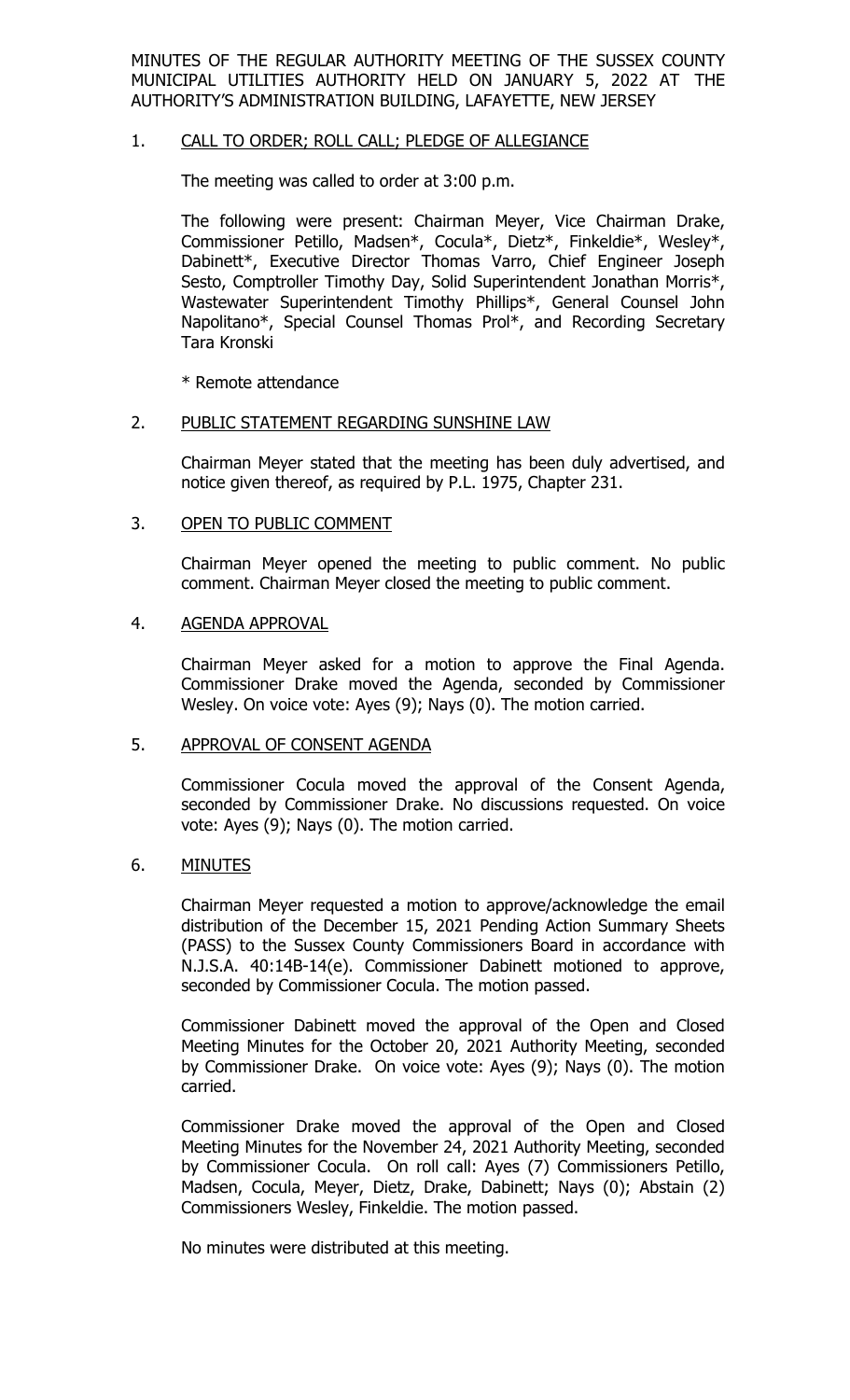## 7. BUSINESS

## a. Executive Session

At 3:03 p.m. Commissioner Dabinett moved the adoption of the following resolution authorizing a Closed Executive Session, motion was seconded by Commissioner Cocula. On voice vote: Ayes (9), Nays (0). The motion carried.

Chairman Meyer noted the Closed Session should be approximately 30 minutes and discussions shall include: Vernon Township/ Vernon Township MUA, Sparta Township White Deer Plaza WWTP and Personnel Matters.

#22-012 RESOLUTION RE: AUTHORIZING CLOSED EXECUTIVE **SESSION** 

At 3:20 p.m. Commissioner Madsen moved to adjourn the Closed Session, seconded by Commissioner Drake. On voice vote: Ayes (9), Nays (0). The motion carried.

Chairman Meyer confirmed discussions held as specifically set forth in the resolution authorizing Closed Executive Session: Vernon Township/ Vernon Township MUA, Sparta Township White Deer Plaza WWTP and Personnel Matters. When the need for confidentiality of these matters no longer exists, they will be opened to the public.

b. Wastewater Program

## **Superintendent' s Report**

Mr. Phillips updated the Commissioners regarding Hamburg Pump Station Rehabilitation, and confirmed that two high flow pumps were finally delivered. A portion of the electrical system is being removed, wet well is set for final coating, dry well side has no issues with bypass pumping. Slide gates are installed. Weekly meetings are continually being held and the project completion is set for early to mid-February.

# **Chief Engineer's Report**

Mr. Sesto reported that TWA application was received from Sparta Township for Celia Drive Pump Station. It was reviewed and approved for 662 linear feet of force main for a 9 home development. Connection fees will be due. Mr. Sesto prepared a resolution to recommend and approve of the application, contingent upon receipt of Sparta Township's approvals. Commissioner Cocula moved the resolution, Commissioner Madsen seconded the motion. On roll call: Ayes (8) Commissioner Petillo, Madsen, Cocula, Dietz, Meyer, Wesley, Finkeldie, Dabinett; Nays (0); Abstain Commissioner Drake. The resolution passed.

#22-013 RESOLUTION RE: CONDITIONAL APPROVAL OF TWA APPLICATION FOR THE CONSTRUCTION OF CELIA DRIVE PUMP STATION AND FORCE MAIN IN SPARTA TOWNSHIP, NEW JERSEY

# **Comptroller's Report**

Mr. Day reviewed the Upper Wallkill Sewage, Sludge and Hauled Sewage volumes and revenues for the first month of the FY, December 2021. Sludge is at 8% of projections, Sludge is also at 8%, and 11% for Hauled Sewage. Connection fees totaled \$20,997.00, which is 10% of anticipated budget for the year.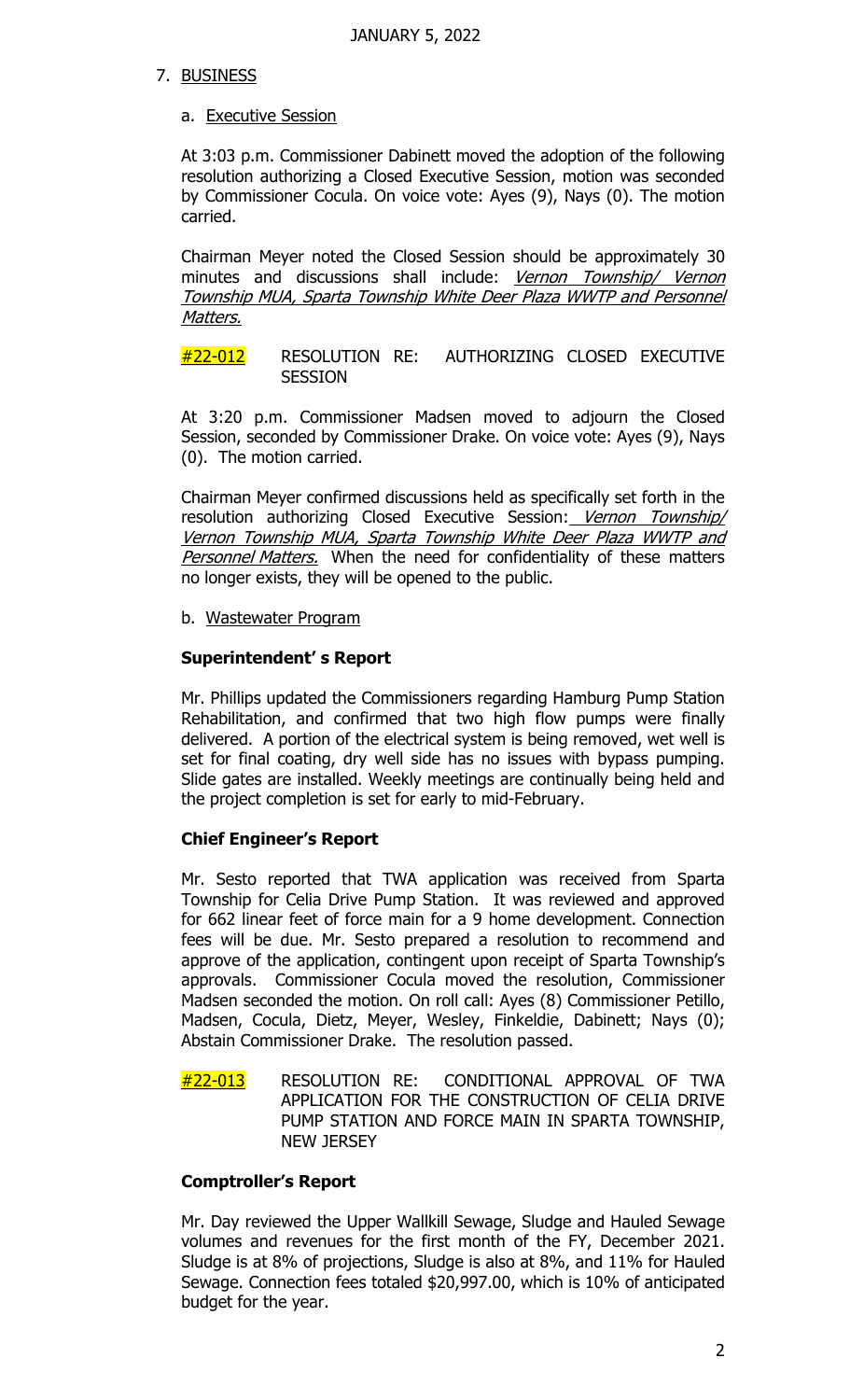c. Solid Waste Program

## **Chief Engineer's Report**

Chief Engineer Sesto gave a status report for the Leachate Pump Station (Project #446). He indicated that the chemical feed start up is scheduled for next Monday and the pump station start up tentatively set for Tuesday. Contractor is still working on the concrete tank with leak issues, which will not interfere with the pump station start up.

Mr. Sesto updated the Commissioners on the Stage 2 Landfill Expansion Project. Subcontractor is importing material for the drainage sand layer, ARM is coordinating with leak detection company, and will test for leaks coinciding with the sand layer installation. Mr. Sesto noted Tomco confirmed at a recent Progress meeting that milestone 1 shall be met by February 6<sup>th</sup>.

## **Comptroller's Report**

Mr. Day reviewed Solid Waste Revenues and Tonnages for the first month of the FY2022. Compared to December 2021, tonnage was down 69 tons, however revenue was up due to shift in waste class. ID13 was up compared to ID10.

d. General Authority Business

## **Executive Director's Report**

Mr. Varro reported that Requests for Proposals/Qualifications for 2022 Professional Services were posted on the SCMUA website on December 15<sup>th</sup>. Invitations to submit were sent to current SCMUA professionals and to-date three packages have been received. The deadline for proposals is January 14, 2022 and they will be reviewed and recommendations will be made at the Annual Reorganization meeting.

### **Comptroller's Report**

Mr. Day indicated that he submitted 2021 safety grant information to Statewide Insurance, it was accepted, and the Authority will receive \$5,327.00 in reimbursements.

e. Personnel

### **Solid Waste Superintendent's Report**

Mr. Morris prepared a resolution for a request for a three month leave of absence for a Solid Waste Employee, as reported in Executive Closed Session. Commissioner Dietz moved the resolution, seconded by Commissioner Dabinett. On roll call: Ayes (9) Commissioner Petillo, Madsen, Cocula, Dietz, Meyer, Drake, Wesley, Finkeldie, Dabinett; Nays (0). The resolution passed.

#22-014 RESOLUTION RE: AUTHORIZATION OF GRANT A THREE (3) MONTH "OFFICIAL LEAVE OF ABSENCE FOR A PERSONAL ILLNESS" FOR AD5849

Mr. Morris presented a resolution to terminate Solid Waste Employee CM5237, for reasons as discussed in Executive Session. Commissioner Cocula moved the resolution, seconded by Commissioner Dietz. On roll call: Ayes (9) Commissioner Petillo, Madsen, Cocula, Dietz, Meyer, Drake, Wesley, Finkeldie, Dabinett; Nays (0). The resolution passed.